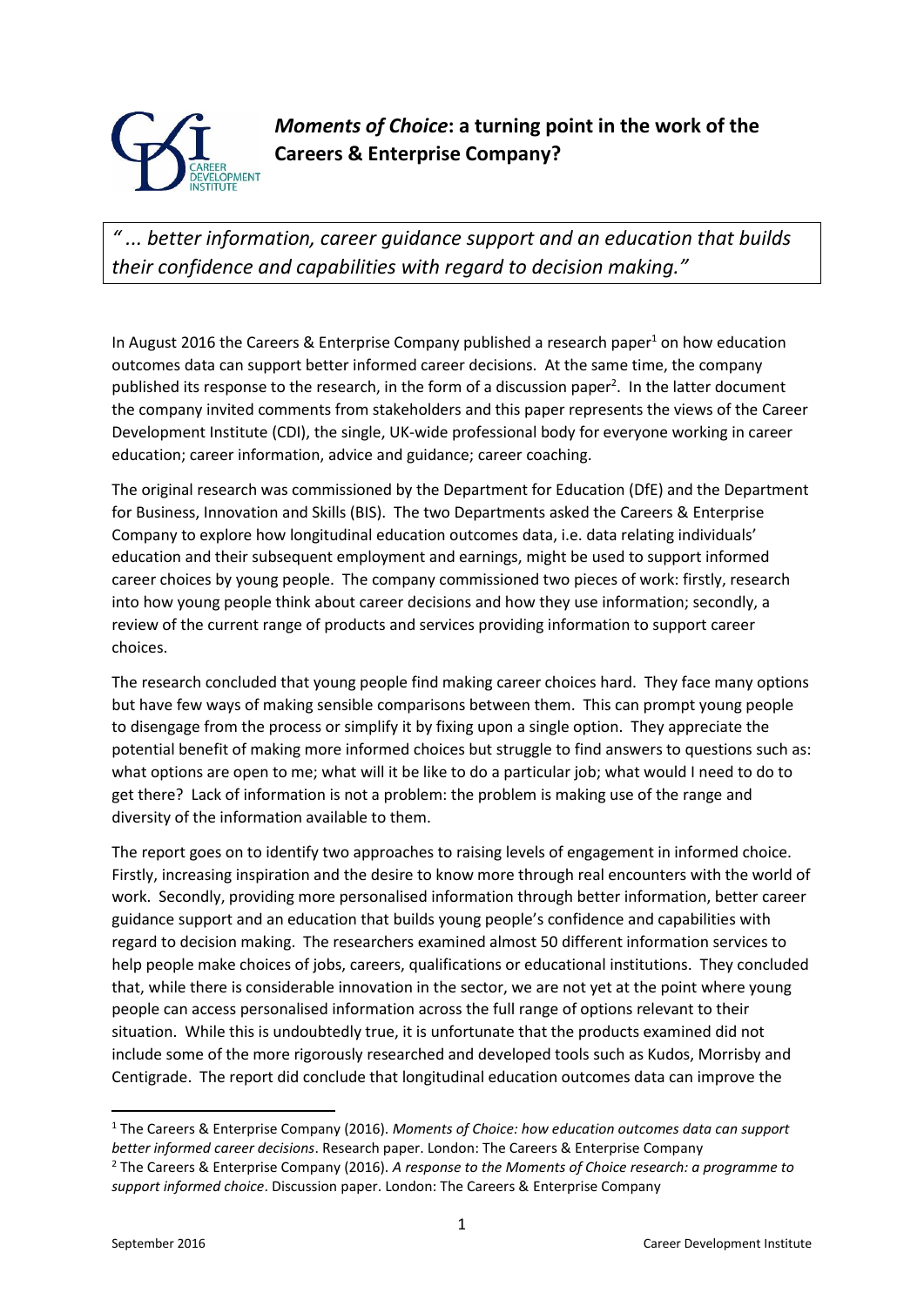quality of information available to young people, although it is interesting to note that the young people did not identify longer term earnings as a priority factor in their decision-making.

From the CDI's perspective, representing the professional interests of those working in career education, information advice and guidance, it is good to see recognition that while encounters and information are important, it is also important that young people in schools are helped to make sense of the information through access to career guidance support and an education that helps them to develop the knowledge, understanding and skills to make career decisions.

The report does not use the term 'career education' but that is what it describes when it refers to "the necessary understanding and information to make sensible decisions" (p.7). In its response to the research the Careers & Enterprise Company says "This requires not only that those around the young person have the skills to help them make decisions but also that the young person has … the skills and knowledge to engage with these decisions." (p7).

In its discussion paper the Company says that it has focussed on encounters in its first year of operation and that it is now ready to turn its attention on how it can support schools, careers advisers, parents and young people to make better sense of the choices they face. Furthermore, the Company does not wish to do this alone: it makes a commitment to engage with key stakeholders and the CDI is named specifically as a valued partner. We welcome the opportunity to work with the Company on the next phase of its work to support schools and colleges to, in turn, help young people make more informed career choices.

## **The Company's proposed approach**

The Careers & Enterprise Company's role is to support activities that contribute to better careers choices for young people. The paper sets out the Company's initial view on how it could support 'informed choice', a concept it defines in terms of both the degree to which young people have information about possible futures as well as the degree to which they have support and the capabilities to make sense of information and reach a decision. The CDI would recognise such support as *career guidance* and the capabilities to make sense of information and reach a decision as the outcomes of *a programme of career education*.

The Company does not intend to provide individual advice to young people or to create more information tools. It acknowledges that family, teachers and career guidance professionals are the most trusted sources of support. It proposes to arm schools, colleges and careers professionals with the information they need to support young people, through a programme of research, consultation with education, business and the careers sector and dissemination.

The CDI welcomes this collaborative approach to a public information campaign to foster better informed and supported career choice. However, information alone will not be enough. Just as young people need support and help with building their capacity to make sense of careers information, schools will also need support to build their capacity to take the key messages about informed choice and to implement them into their professional practice.

The national pilot using the Gatsby benchmarks in the North East and Teach First's recently extended pilot for developing careers and employability leaders are showing the way forward. Both programmes set out to improve and enhance careers support in schools: one through using a framework of benchmarks to help a school review and develop its careers programme; the other through developing a middle or senior leader's capacity to review and develop the school's careers